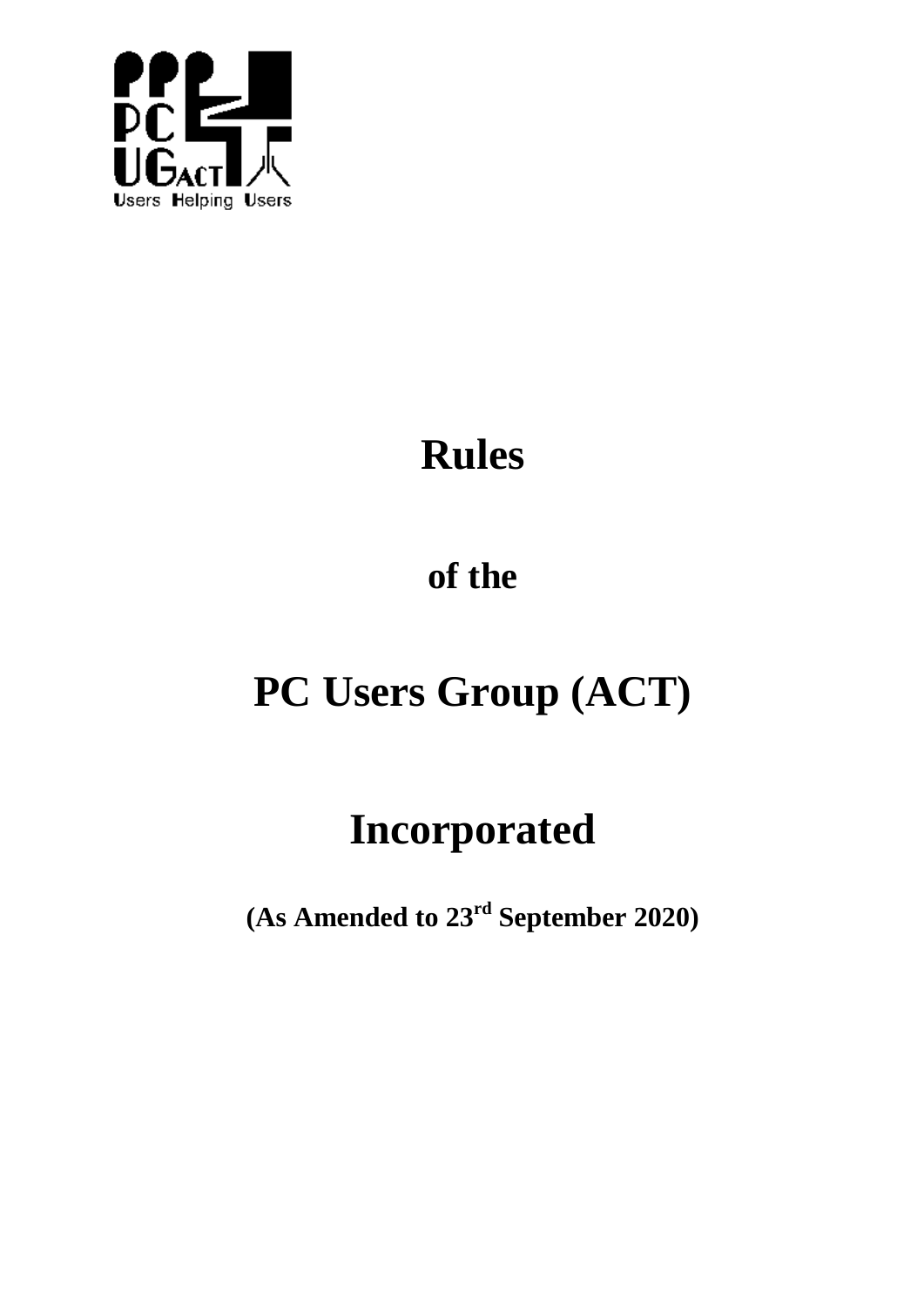Page 2 of 18

## **TABLE OF PROVISIONS**

| <b>PART I: PRELIMINARY</b>                                              | 3                           |
|-------------------------------------------------------------------------|-----------------------------|
| 1. Interpretation                                                       | 3                           |
| 2. Further interpretation                                               | $\ensuremath{\mathfrak{Z}}$ |
| 3. Interpretation Act 1967 applies                                      | $\ensuremath{\mathfrak{Z}}$ |
| 4. Name                                                                 | $\sqrt{3}$                  |
| 5. Objects                                                              | $\mathfrak{Z}$              |
| PART II: MEMBERSHIP                                                     | 4                           |
| 6. Membership of the Association                                        | 4                           |
| 6A. Application for Membership                                          | 4                           |
| 7. Classes of Membership                                                | 4                           |
| 8. Membership entitlements not transferable                             | 4                           |
| 9. Cessation of membership                                              | 4                           |
| 10. Resignation of membership                                           | $\overline{4}$              |
| 11. Fees, subscriptions etc.                                            | 5                           |
| 12. Members' liabilities                                                | $\sqrt{5}$                  |
| 13. Disciplining of members                                             | 5                           |
| 14. Right of appeal of disciplined member                               | 6                           |
| <b>PART III: THE COMMITTEE</b>                                          | 7                           |
| 15. Powers of the Committee                                             | 7                           |
| 16. Constitution and membership of the Committee                        | $\boldsymbol{7}$            |
| 17. Election of Committee members                                       | $\boldsymbol{7}$            |
| 18. Secretary                                                           | $\,$ 8 $\,$                 |
| 19. Treasurer                                                           | $\,$ 8 $\,$                 |
| 20. Library                                                             | $\,$ 8 $\,$                 |
| 21. Vacancies                                                           | $\boldsymbol{9}$            |
| 22. Removal of Committee members                                        | $\boldsymbol{9}$            |
| 23. Committee meetings and quorum                                       | 9                           |
| 24. Delegation by Committee to sub-committee                            | 10                          |
| 25. Delegation of functions from one Committee member to another person | 10                          |
| 26. Voting and decisions                                                | 10                          |
| PART IV: GENERAL MEETINGS                                               | 12                          |
| 27. Annual general meetings - holding of                                | 12                          |
| 28. Annual general meetings - calling of and business at                | 12                          |
| 29. General meetings - calling of                                       | 12                          |
| 30. Notice                                                              | 13                          |
| 31. General meetings - procedure and quorum                             | 13                          |
| 32. Presiding member                                                    | 14                          |
| 33. Adjournment                                                         | 14                          |
| 34. Making of decisions                                                 | 14                          |
| 35. Voting                                                              | 15                          |
| 36. Appointment of proxies                                              | 15                          |
| <b>PART V: MISCELLANEOUS</b>                                            | 16                          |
| 37. Funds - source                                                      | 16                          |
| 38. Funds - management                                                  | 16                          |
| 39. Common seal                                                         | 16                          |
| 40. Custody of books                                                    | 16                          |
| 41. Inspection of books                                                 | 16                          |
| 42. Service of notices                                                  | 16                          |
| 43. Surplus property                                                    | 17                          |
| <b>APPENDIX1</b>                                                        | 18                          |
|                                                                         |                             |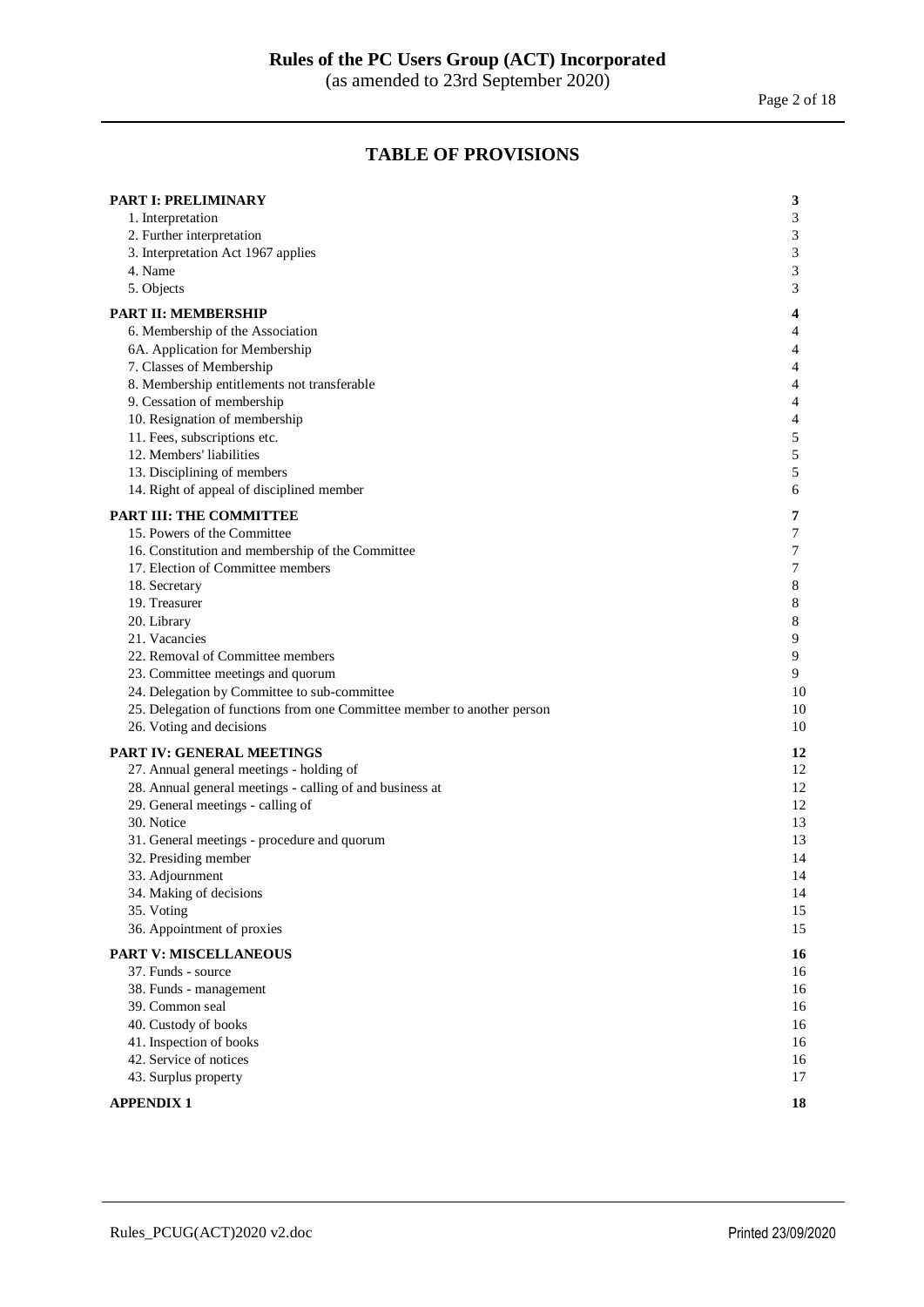#### <span id="page-2-0"></span>**PART I: PRELIMINARY**

#### **1. Interpretation**

In these Rules, unless a contrary intention appears –

"financial year" means the year ending on 30 June;

"member" means a member, however described, of the Association;

"ordinary Committee member" means a member of the Committee who is not an office-bearer of the Association as referred to in paragraph  $16(1)(a)$ ;

"Secretary" means the person holding that office or, where no person holds that office, the public officer of the Association;

"the Act" means the Australian Capital Territory Associations Incorporation Act 1991; and

"the Regulations" means the Associations Incorporation Regulations.

#### **2. Further interpretation**

In these Rules -

- (a) a reference to a function includes a reference to a power, authority and duty: and
- (b) a reference to the exercise of a function includes, where the function is a power, authority or duty, a reference to the exercise of the power or authority or the performance of the duty.

#### **3. Interpretation Act 1967 applies**

The provisions of the Interpretation Act 1967 apply to and in respect of these Rules in the same manner as those provisions would so apply if these Rules were an instrument made under the Act.

#### **4. Name**

The name of the Association shall be "PC Users Group (ACT) Incorporated".

#### **5. Objects**

The objects of the Association shall include but not be limited to -

- (1) To disseminate information on all aspects of personal computers to members and the community.
- (2) To assist members in solving problems with personal computers.
- (3) To arrange seminars, lectures, workshops and other educational activities on all aspects of personal computers for members and the community.
- (4) To acquire and distribute software.
- (5) To encourage research and educational projects on the use of personal computers.
- (6) To disseminate and encourage the dissemination of the results of such research and educational projects for the benefit of the community at large.
- (7) To promote such legislative changes to the present law as are necessary to adjust the law to cope with information technology.
- (8) To develop and promote policies on any aspect of personal computers.
- (9) To do all such other things as may be incidental to the objects of the Association including all such social activities as are compatible with the foregoing.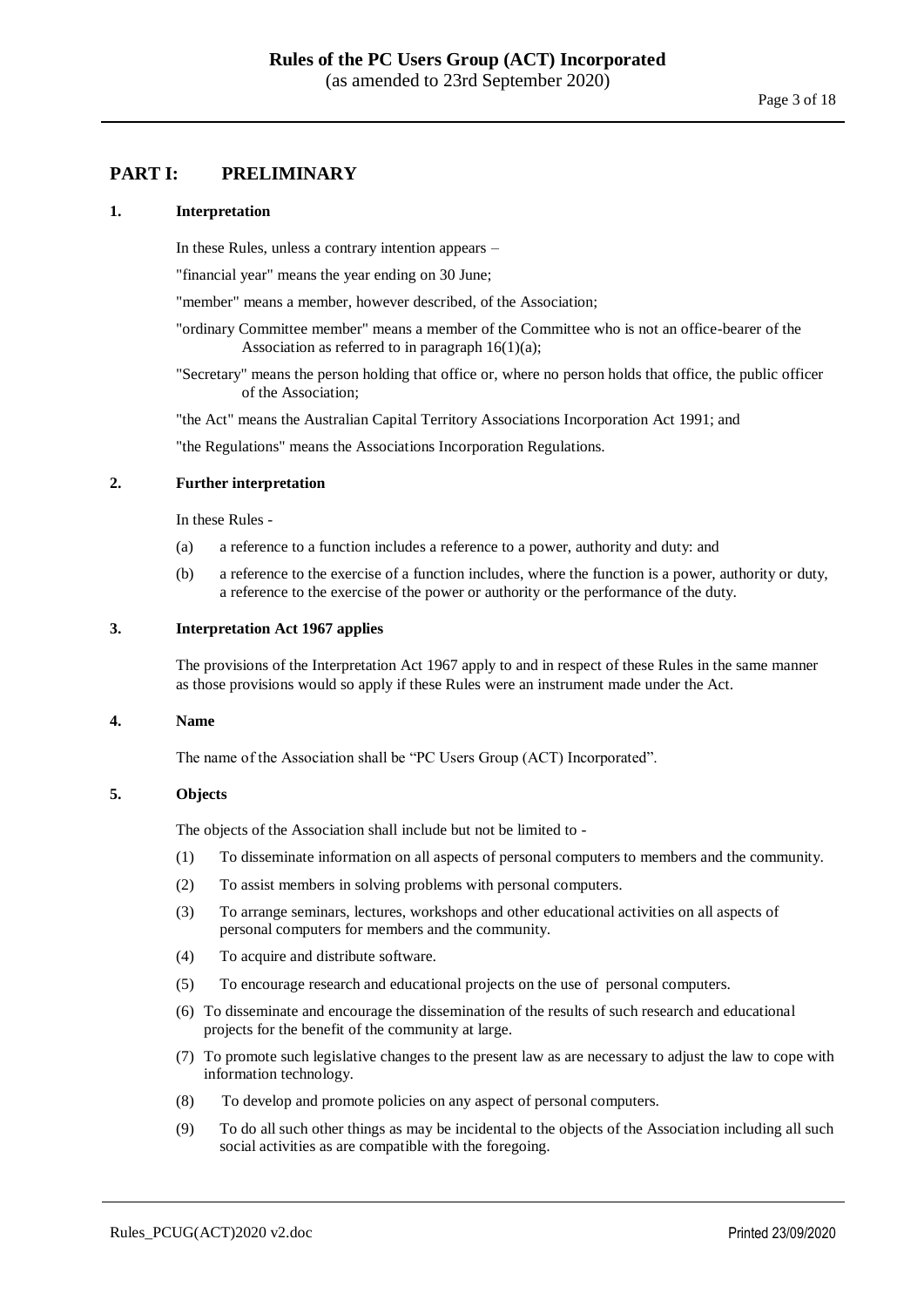### <span id="page-3-0"></span>**PART II: MEMBERSHIP**

#### **6. Membership of the Association**

A person including a body corporate shall be considered a member if -

- (a) the person is a person referred to in paragraph  $21(2)(a)$  or (b) of the Act and has not ceased to be a member of the Association at any time after incorporation of the Association under the Act; or
- (b) the person has made an application for membership in accordance with rule 6A and the person's name has been entered into the Register of Members of the Association.

#### <span id="page-3-1"></span>**6A. Application for Membership**

An application for membership of the Association shall be made by –

- (a) delivering to the Association a completed Application for Membership form (as prescribed from time to time by the Committee of the Association); and
- (b) payment of the entrance fee, if any, and the annual membership fee.

#### **7. Classes of Membership**

- (1) The Association may provide for different classes of membership.
- (2) Unless otherwise provided, the Act, these Rules and any resolution of the Association or its Committee shall apply equally to each and every class of membership.

#### **8. Membership entitlements not transferable**

A right, privilege or obligation which a person has by reason of being a member of the Association

- (a) is not capable of being transferred or transmitted to another person; and
- (b) terminates upon cessation of the person's membership.

#### **9. Cessation of membership**

A person ceases to be a member of the Association if the person -

- (a) dies or, in the case of a body corporate, is wound up;
- (b) resigns from membership of the Association;
- (c) is expelled from the Association;
- (d) fails to renew membership of the Association; or
- (e) in the case of a natural person representing a body corporate, that person ceases to represent the body corporate.

#### **10. Resignation of membership**

- (1) A member is not entitled to resign from membership of the Association except in accordance with this Rule.
- (2) A member who has paid all amounts payable by the member to the Association may resign from membership of the Association by first giving notice (being not less than one month or, if the Committee has determined a shorter period, that shorter period) in writing to the Secretary of the member's intention to resign and, upon the expiration of the period of notice, the member ceases to be a member.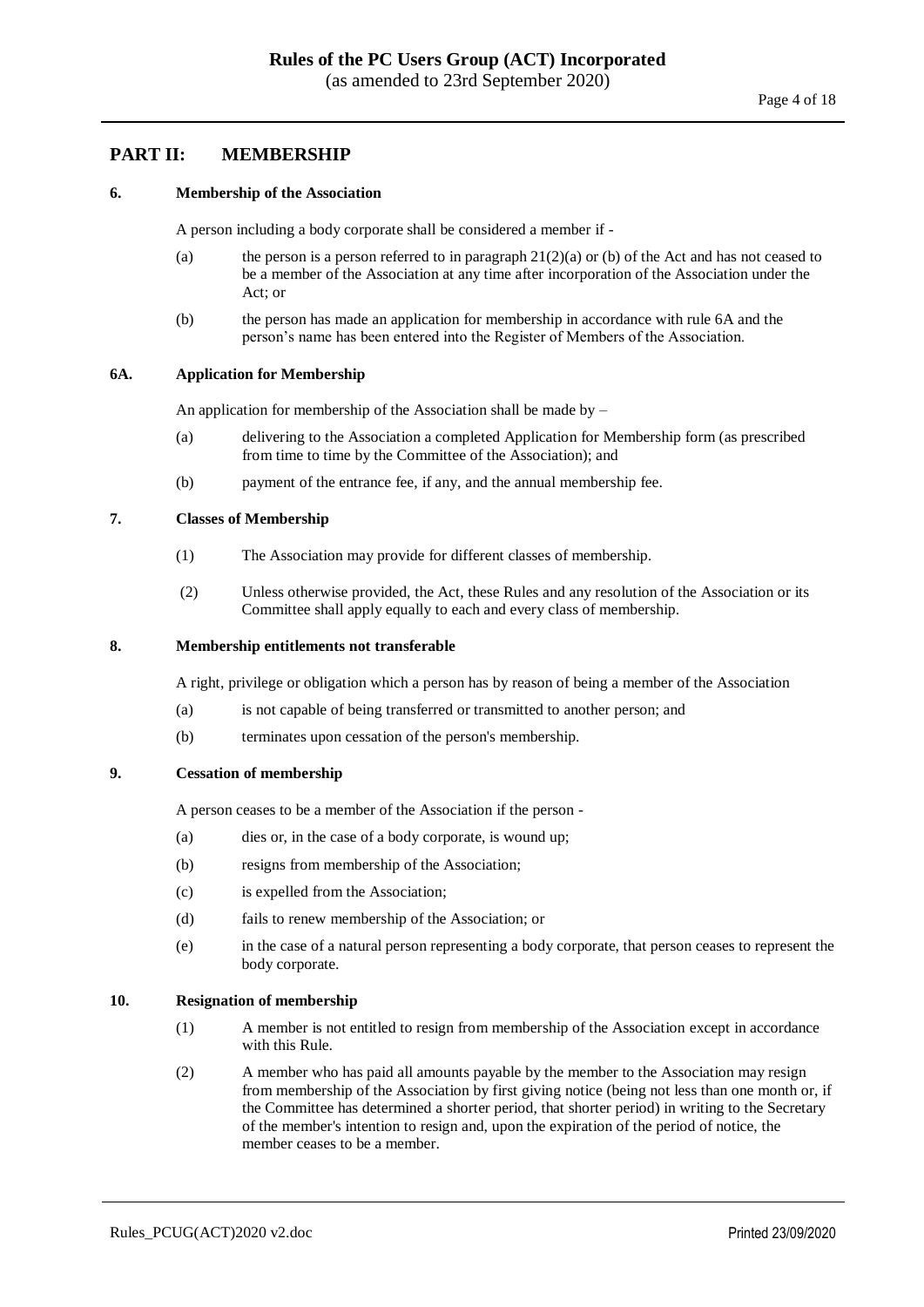(3) Where a person ceases to be a member, the Secretary shall make an appropriate entry in the register of members recording the date on which the member ceased to be a member.

#### **11. Fees, subscriptions etc.**

- (1) The entrance fee to the Association is \$1.00, or if any other amount has been determined by resolution of the Committee, such other amount.
- (2) The annual membership fee of the Association is \$2.00, or if any other amount has been determined by resolution of the Committee that other amount.
- (3) The annual membership fee is payable on each anniversary of the date upon which a member joined the Association.
- (4) The Committee may prescribe for different membership fees to apply to different classes of membership.

#### **12. Members' liabilities**

The liability of a member to contribute towards the payment of debts and liabilities of the Association or the costs, charges and expenses of the winding up of the Association is limited to the amount, if any, unpaid by the member in respect of membership of the Association as required by Rule 11.

#### **13. Disciplining of members**

- (1) Where the Committee is of the opinion that a member
	- (a) has persistently refused or neglected to comply with a provision of these Rules: or
	- (b) has persistently and wilfully acted in a manner prejudicial to the interests of the Association,

the Committee may, by resolution -

- (c) expel the member from the Association; or
- (d) suspend the member from such rights and privileges of membership of the Association as the Committee may determine for a specified period.
- (2) A resolution of the Committee under sub-rule (1) is of no effect unless the Committee, at a meeting held not earlier than 14 days and not later than 28 days after service on the member of a notice under sub-rule (3), confirms the resolution in accordance with this Rule.
- (3) Where the Committee passes a resolution under sub-rule (1), the Secretary shall, as soon as practicable, cause a notice in writing to be served on the member -
	- (a) setting out the resolution of the Committee and the grounds on which it is based;
	- (b) stating that the member may address the Committee at a meeting to be held not earlier than 14 days and not later than 28 days after service of the notice;
	- (c) stating the date, place and time of that meeting; and
	- (d) informing the member that the member may do either or both of the following
		- (i) attend and speak at that meeting;
		- (ii) submit to the Committee at or prior to the date of that meeting written representations relating to the resolution.
- (4) Subject to section 50 of the Act, at a meeting of the Committee mentioned in sub-rule (2), the Committee shall
	- (a) give to the member mentioned in sub-rule (1) an opportunity to make oral representations;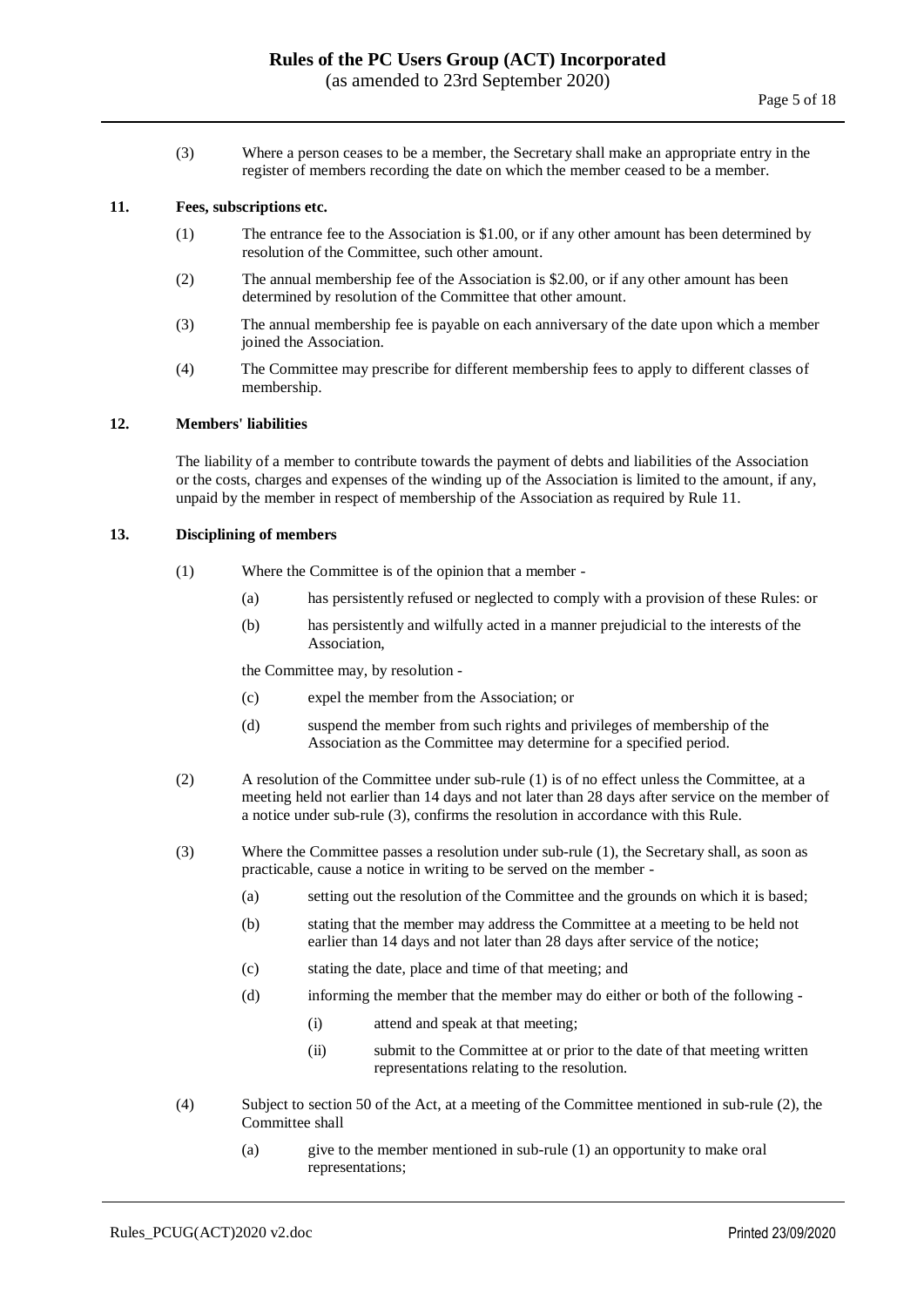- (b) give due consideration to any written representations submitted to the Committee by that member at or prior to the meeting; and
- (c) by resolution determine whether to confirm or to revoke the resolution of the Committee made under sub-rule (1).
- (5) Where the Committee confirms a resolution under sub-rule (4), the Secretary shall, within seven days after that confirmation, by notice in writing inform the member of that confirmation and of the member's right of appeal under Rule 14.
- (6) A resolution confirmed by the Committee under sub-rule (4) does not take effect
	- (a) until the expiration of the period within which the member is entitled to appeal against the resolution where the member does not exercise the right of appeal within that period; or
	- (b) where within that period the member exercises the right of appeal, unless and until the Association confirms the resolution in accordance with sub-rule 14(4).

#### **14. Right of appeal of disciplined member**

- (1) A member may appeal to the Association in general meeting against a resolution of the Committee which is confirmed under sub-rule 13(4), within seven days after notice of the resolution is served on the member, by lodging with the Secretary a notice to that effect.
- (2) Upon receipt of a notice under sub-rule (1), the Secretary shall notify the Committee which shall convene a general meeting of the Association to be held within 21 days after the date on which the Secretary received the notice or as soon as possible after that date.
- (3) Subject to section 50 of the Act, at a general meeting of the Association convened under subrule (2) -
	- (a) no business other than the question of the appeal shall be transacted;
	- (b) the Committee and the member shall be given the opportunity to make representations in relation to the appeal orally or in writing, or both; and
	- (c) the members present shall vote by secret ballot on the question of whether the resolution made under sub-rule 13(4), is confirmed.
- (4) If the meeting passes a special resolution in favour of the confirmation of the resolution made under sub-rule 13(4), that resolution is confirmed.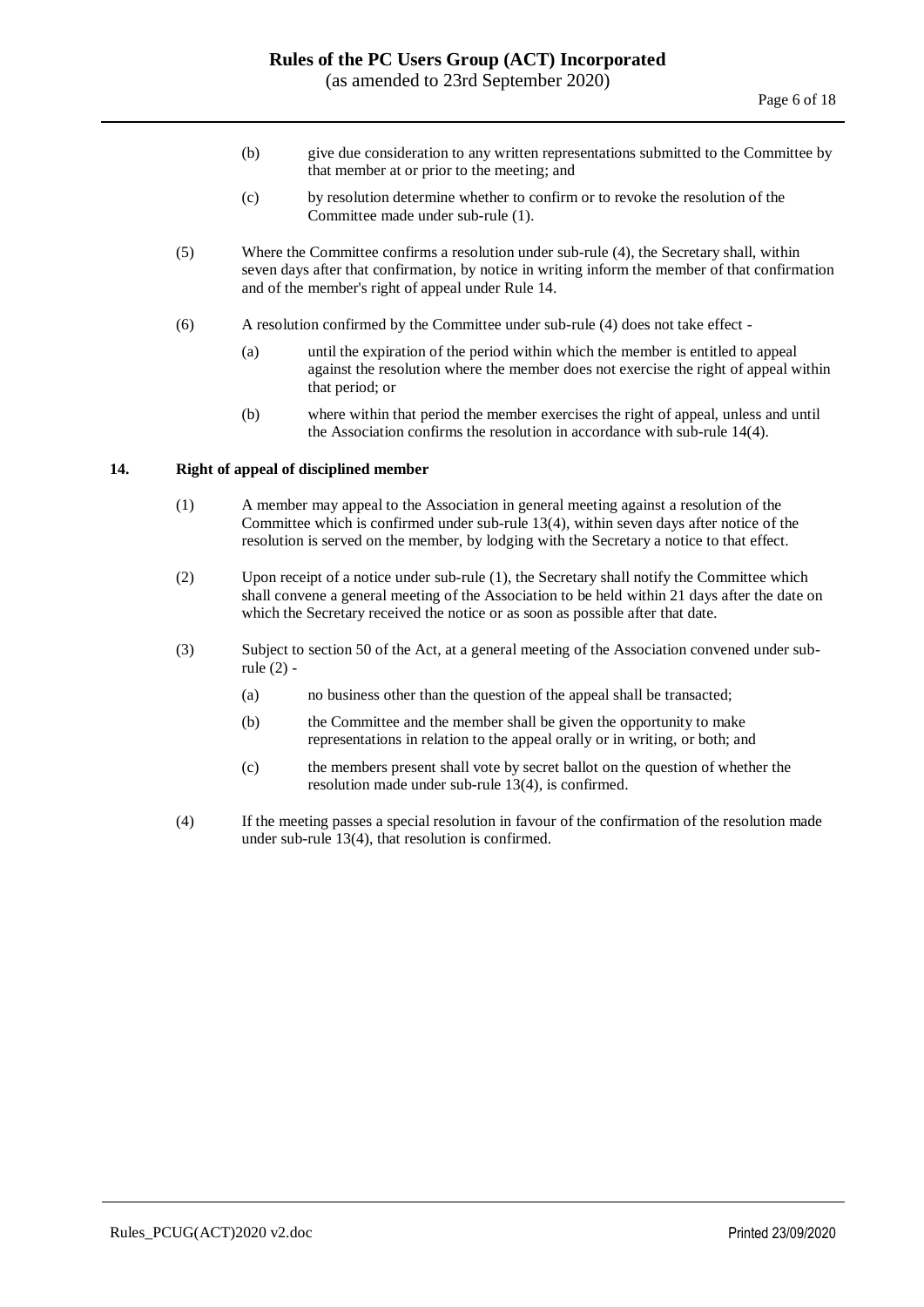### <span id="page-6-0"></span>**PART III: THE COMMITTEE**

#### **15. Powers of the Committee**

The Committee, subject to the Act, the Regulations, these Rules, and to any resolution passed by the Association in general meeting -

- (a) shall control and manage the affairs of the Association;
- (b) may exercise all such functions as may be exercised by the Association other than those functions that are required by these Rules to be exercised by the Association in general meeting; and
- (c) has the power to perform all such acts and do all such things as appear to the Committee to be necessary or desirable for the proper management of the affairs of the Association.

#### **16. Constitution and membership of the Committee**

- (1) The Committee shall consist of
	- (a) the office-bearers of the Association and up to 10 ordinary members of the Association; each of whom shall be elected pursuant to Rule 17 or appointed in accordance with sub-rule (4); and
	- (b) the Immediate Past President.
- (2) The office-bearers of the Association shall be
	- (a) the President;
	- (b) the Vice-President;
	- (c) the Treasurer; and
	- (d) the Secretary.
- (3) Each member of the Committee shall, subject to these Rules, hold office from the conclusion of the annual general meeting at which he or she is elected until the conclusion of the annual general meeting following the date of the member's election, but is eligible for re-election.
- (4) In the event of a vacancy in the membership of the Committee, the Committee may appoint a member of the Association to fill the vacancy and the member so appointed shall hold office, subject to these Rules, until the conclusion of the annual general meeting following the date of the appointment.

#### **17. Election of Committee members**

- (1) Nomination of candidates for election as office-bearers of the Association or as ordinary Committee members can only be made by current and financial members of the Association, and shall be made by delivering a completed Committee Nomination Form to the Association no later than six days before the date fixed for the annual general meeting at which the election is to take place ("the election date").
- (2) If insufficient nominations are received to fill all vacancies on the Committee, the candidates nominated shall be deemed to be elected.
- (3) A vacant position remaining on the Committee shall be deemed to be a vacancy for the purpose of Rule 16(4).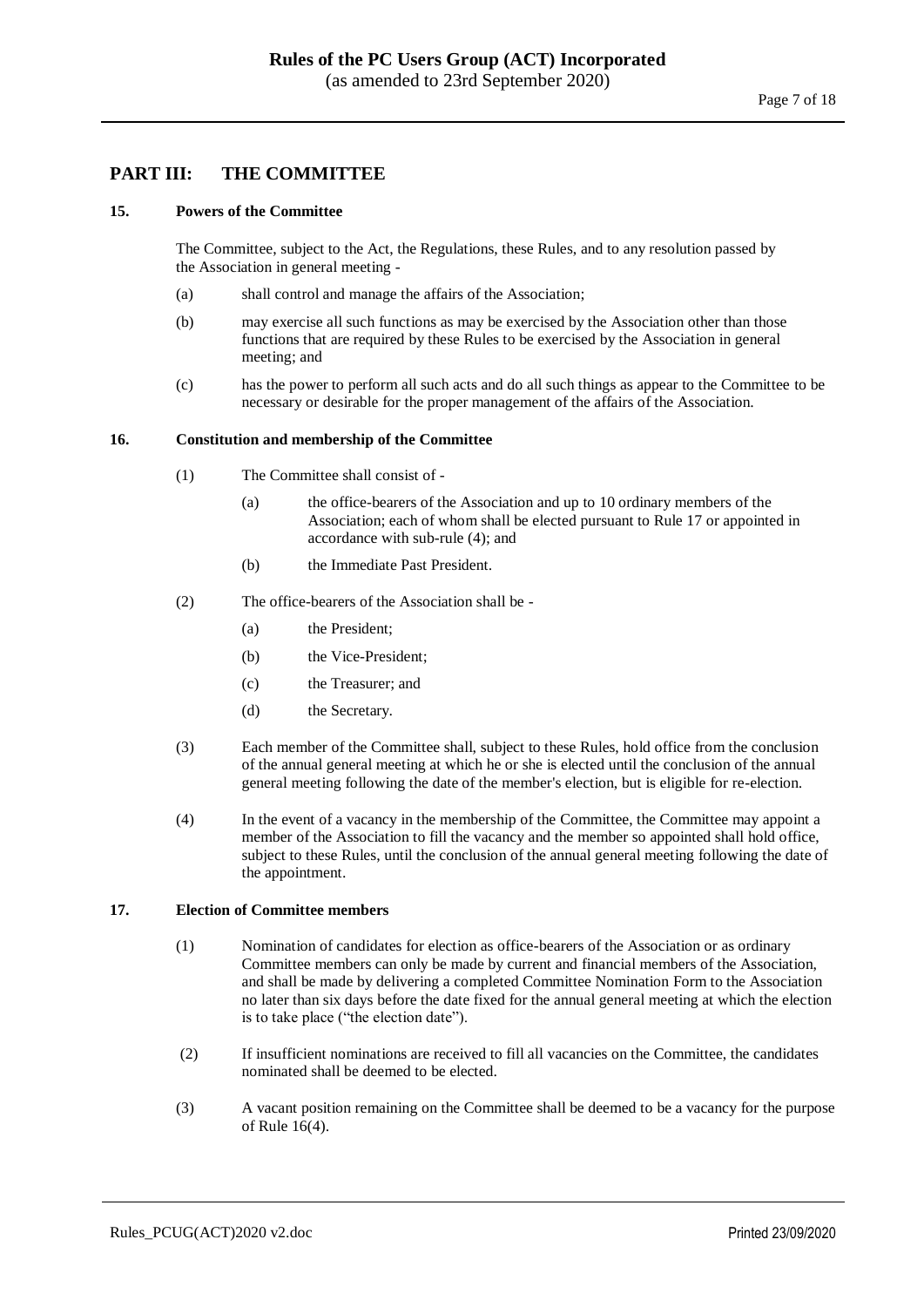- (4) If the number of nominations received is equal to the number vacancies to be filled, the persons shall be taken to be elected.
- (5) If the number of nominations received exceeds the number of vacancies to be filled, a ballot shall be held.
- (6) The ballot for the election of office-bearers and ordinary Committee members shall be completed at the annual general meeting in such manner as the Committee may direct, but having regard to Rule 28, sub-rule (2).
- (7) A person is eligible to simultaneously hold more than one, but not exceeding two positions, on the Committee.
- (8) The President shall promptly draw to the attention of Committee members their responsibilities under the Act with particular reference to Section 65, "Disclosure of Committee Members' Interest".

#### **18. Secretary**

- (1) The Secretary of the Association shall, as soon as practicable after being appointed as Secretary, notify the Association of his or her address.
- (2) The Secretary shall keep minutes of
	- (a) all elections and appointments of office-bearers and ordinary Committee members;
	- (b) the names of members of the Committee present at a Committee meeting or a general meeting; and
	- (c) all proceedings at Committee meetings and general meetings.
- (3) Minutes of proceedings at a meeting shall be signed by the person presiding at the meeting or by a person presiding at the next succeeding meeting.
- (4) The Secretary of the Association shall issue all notices of meetings of the Association and the Committee and such other notices as the Committee may direct to be issued.
- (5) The Secretary shall keep in safe keeping a copy of these Rules and of any amendment thereto which from time to time may lawfully be made.
- (6) The Secretary shall keep and maintain a register of all members of the Association and ensure that all matters under Section 67 of the Act regarding the register are complied with.

#### **19. Treasurer**

- (1) The Treasurer of the Association shall
	- (a) collect and receive all moneys due to the Association and make payments authorised by the Association; and
	- (b) keep correct accounts and books showing the financial affairs of the Association with full details of all receipts and expenditure connected with the activities of the Association.

### **20. Library**

(1) The Committee shall be responsible for the purchase, stocking, sale, loan or borrowing of all such software, journals and other media as are compatible with the objects of the Association.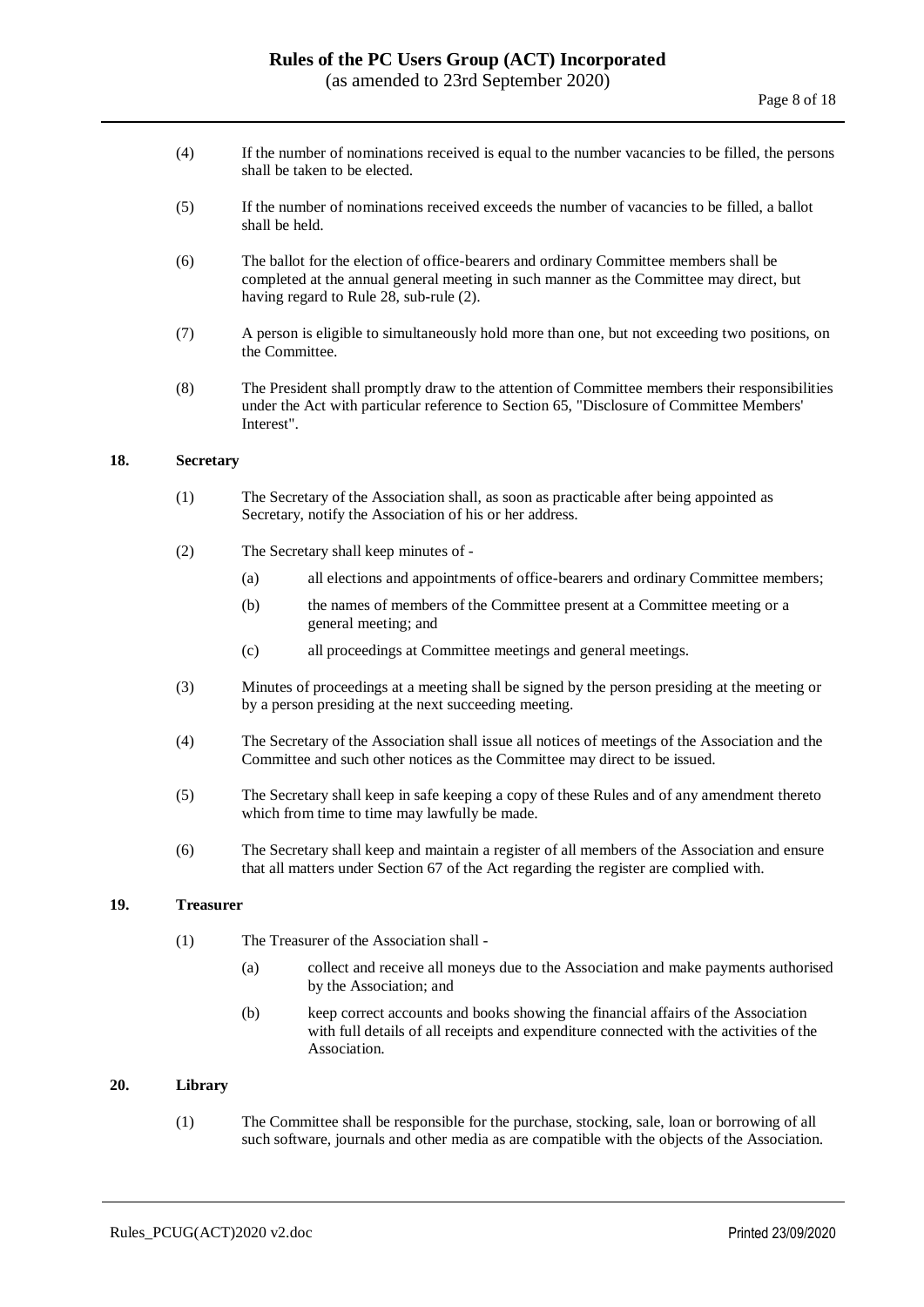(2) The Committee shall keep members informed of all stocks available to them.

#### **21. Vacancies**

- (1) For the purposes of these Rules, a vacancy in the office of a member of the Committee occurs if the member -
	- (a) dies;
	- (b) ceases to be a member of the Association;
	- (c) resigns from office;
	- (d) is removed from office pursuant to Rule 22;
	- (e) becomes an insolvent under administration within the meaning of the Corporations Law;
	- (f) suffers from mental or physical incapacity;
	- $(g)$  is disqualified from office under subsection 63(1) of the Act; or
	- (h) is absent without the consent of the Committee members from all meetings of the Committee held during a period of three months.

#### **22. Removal of Committee members**

The Association in general meeting may by resolution, subject to section 50 of the Act, remove any member of the Committee from the office of member of the Committee before the expiration of the member's term of office.

#### **23. Committee meetings and quorum**

- (1) The Committee shall meet at least three times in each calendar year at such place and time as the Committee may determine.
- (2) Additional meetings of the Committee may be convened by any three members of the Committee.
- (3) Oral or written notice of a meeting of the Committee shall be given by the Secretary to each member of the Committee at least 48 hours (or such other period as may be unanimously agreed upon by the members of the Committee) before the time appointed for the holding of the meeting.
- (4) Notice of a meeting given under sub-rule (3) shall specify the general nature of the business to be transacted at the meeting and no business other than that business shall be transacted at the meeting, except business which the Committee members present at the meeting unanimously agree to treat as urgent business.
- (5) Any four members of the Committee constitute a quorum for the transaction of the business of a meeting of the Committee.
- (6) No business shall be transacted by the Committee unless a quorum is present and if within half an hour after the time appointed for the meeting a quorum is not present the meeting stands adjourned to the same place and at the same hour of the day in the following week.
- (7) If at the adjourned meeting a quorum is not present within half an hour after the time appointed for the meeting, the meeting shall be dissolved.
- (8) At meetings of the Committee -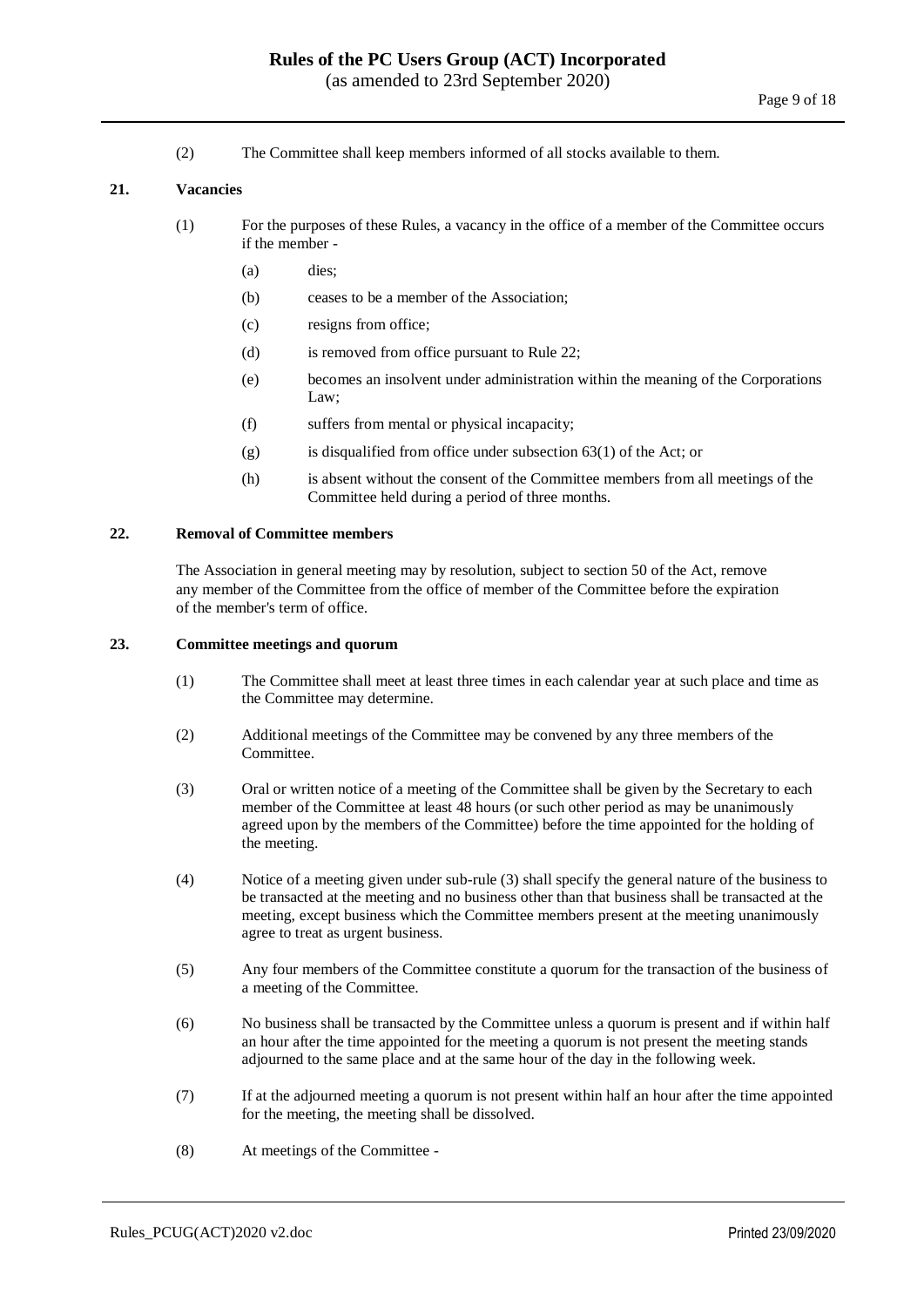- (a) the President or in the absence of the President, the Vice-President shall preside; or
- (b) if the President and the Vice-President are absent, one of the remaining members of the Committee may be chosen by the members present to preside.

#### **24. Delegation by Committee to sub-committee**

- (1) The Committee may by instruction in writing delegate to one or more sub-committees (consisting of such member, members or employees of the Association as the Committee thinks fit) the exercise of such of the functions of the Committee as are specified in the instrument, other than
	- (a) this power of delegation; and
	- (b) a function which is a function imposed on the Committee by the Act, by any other law of the Territory, or by resolution of the Association in general meeting.
- (2) A function, the exercise of which has been delegated to a sub-committee under this Rule may, while the delegation remains unrevoked, be exercised from time to time by the sub-Committee in accordance with the terms of the delegation.
- (3) A delegation under this Rule may be made subject to such conditions or limitations as to the exercise of any function, or as to time or circumstances, as may be specified in the instrument of delegation.
- (4) Notwithstanding any delegation under this Rule, the Committee may continue to exercise any function delegated.
- (5) Any act or thing done or suffered by a sub-committee acting in the exercise of a delegation under this Rule has the same force and effect as it would have if it had been done or suffered by the Committee.
- (6) The Committee may, by instrument in writing, revoke wholly or in part any delegation under this Rule.
- (7) A sub-committee may meet and adjourn as it thinks proper.
- (8) The President of the Association shall be an ex-officio member of all sub-committees which may be formed.

#### **25. Delegation of functions from one Committee member to another person**

Unless otherwise provided for in these Rules and subject to Committee approval any Committee member may delegate any of his or her functions to another Committee member or to an employee of the Association.

#### **26. Voting and decisions**

- (1) Questions arising at the meeting of the Committee or of any sub-committee appointed by the Committee shall be determined by a majority of the votes of members of the Committee or sub-committee present at the meeting.
- (2) Each member present at a meeting of the Committee or of any sub-committee appointed by the Committee (including the person presiding at the meeting) is entitled to one vote but, in the event of an equality of votes on any question, the person presiding may exercise a second or casting vote.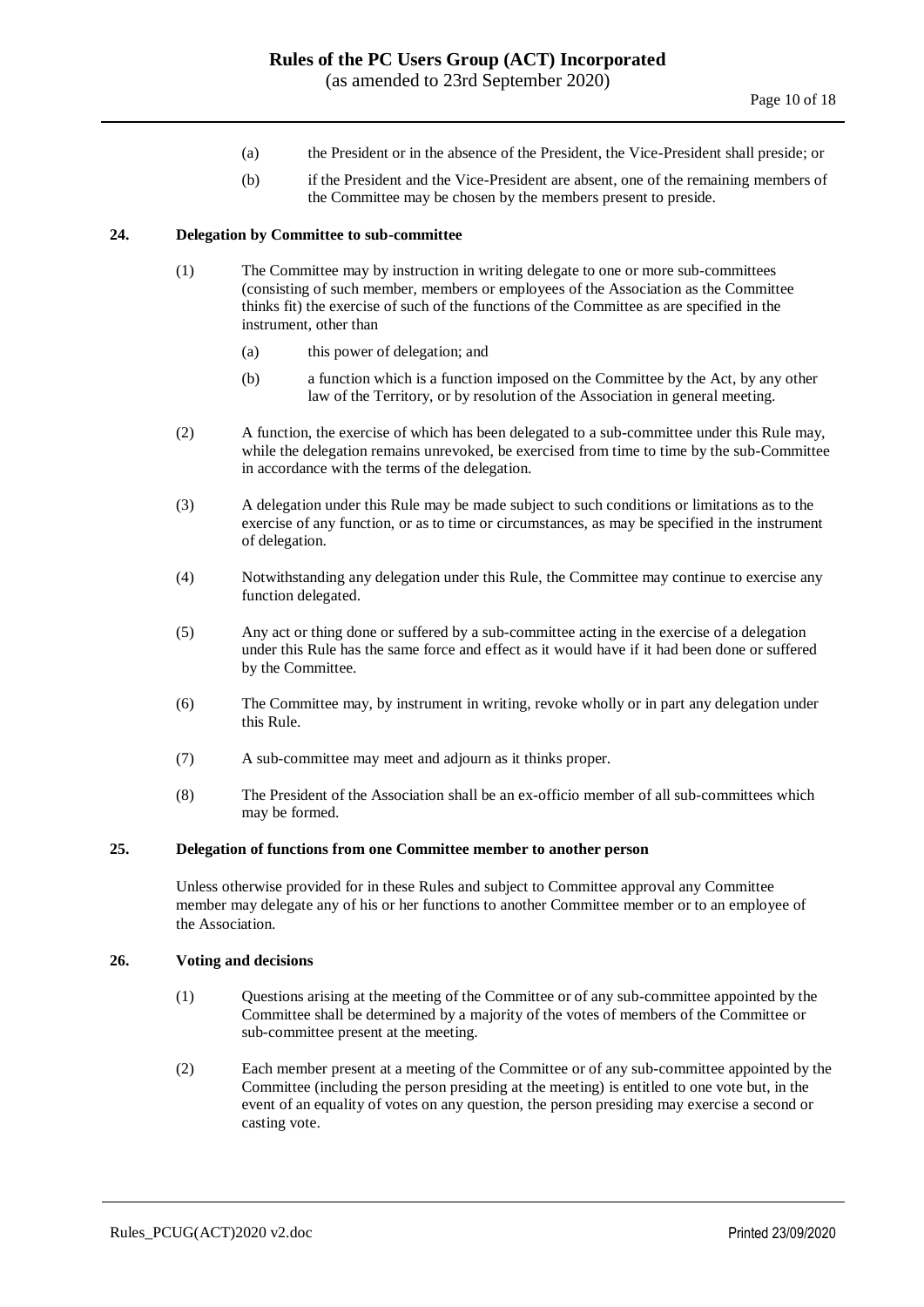- (3) Subject to sub-rule 23(5), the Committee may act notwithstanding any vacancy on the Committee.
- (4) Any act or thing or suffered, or purporting to have been done or suffered, by the Committee or by the sub-committee appointed by the Committee, is valid and effectual notwithstanding any defect that may afterwards be discovered in the appointment or qualification of any member of the Committee or sub-committee.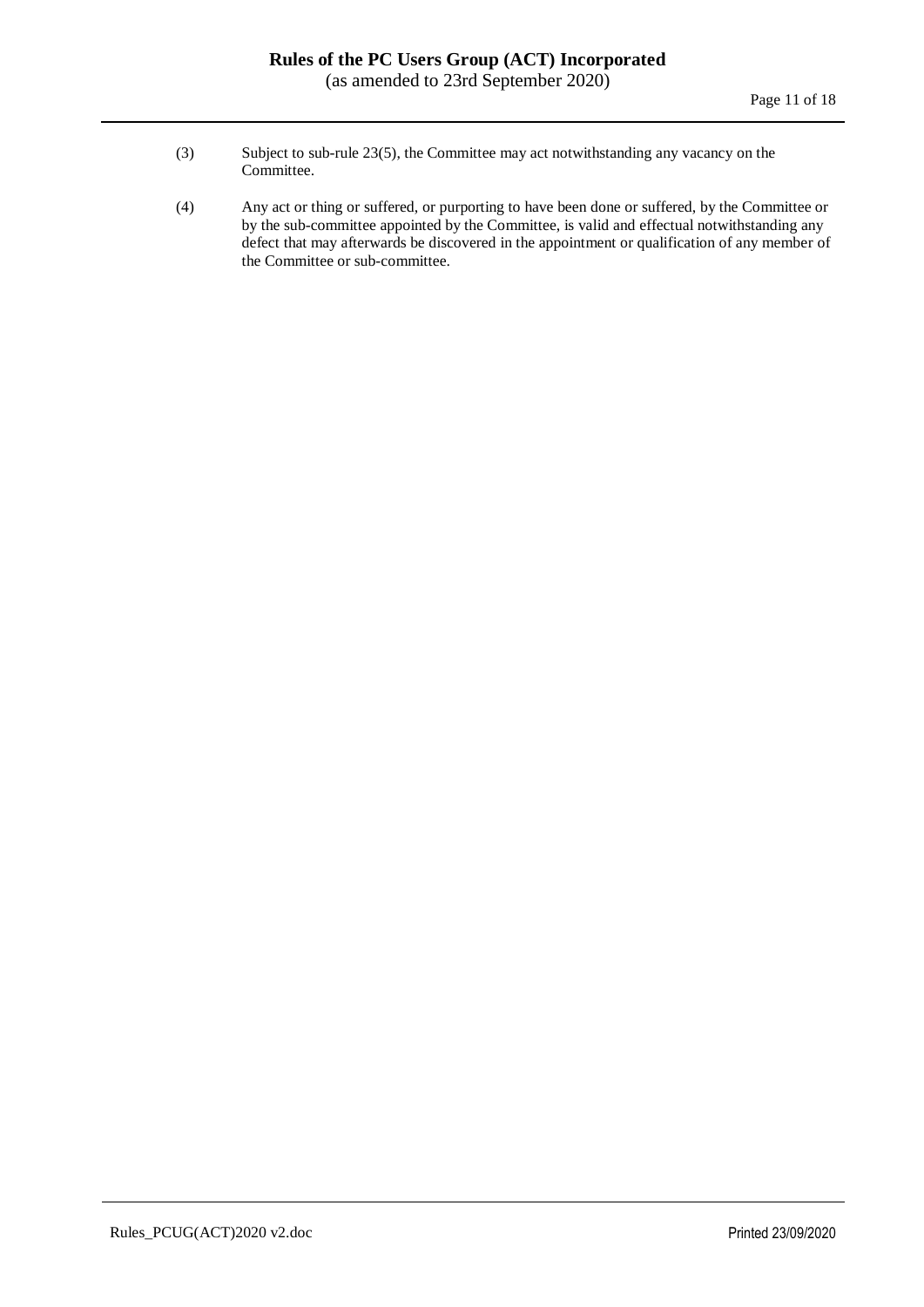#### <span id="page-11-0"></span>**PART IV: GENERAL MEETINGS**

#### **27. Annual general meetings - holding of**

- (1) With the exception of the first annual general meeting of the Association, the Association shall, at least once in each calendar year and within the period of five months after the expiration of each financial year of the Association, convene an annual general meeting of its members.
- (2) The Association shall hold its first annual general meeting
	- (a) within the period of 18 months after its incorporation under the Act; and
	- (b) within the period of five months after the expiration of the first financial year of the Association.
- (3) Sub-rules (1) and (2) have effect subject to the powers of the Registrar of Incorporated Associations under section 120 of the Act in relation to extensions of time.

#### **28. Annual general meetings - calling of and business at**

- (1) The annual general meeting of the Association shall, subject to the Act, be convened on such date and at such place and time as the Committee thinks fit.
- (2) The President, or in the absence of the President, the Vice-President, shall preside at each annual general meeting of the Association, however:
	- (a) If the President and the Vice-President are absent from the annual general meeting, the members present shall elect one of their number to preside at the meeting.
	- (b) Immediately prior to the election of Committee members, those members present shall elect one of the people present as Returning Officer. The person so elected shall preside over the meeting until the election of Committee members is completed and the results have been announced. Nominees and current Committee members are not permitted to act as Returning Officer.
- (3) In addition to any other business which may be transacted at an annual general meeting, the business of an annual general meeting shall be-
	- (a) to confirm the minutes of the last preceding annual general meeting and of any general meeting held since that meeting;
	- (b) to receive from the Committee reports on the activities of the Association during the last preceding financial year;
	- (c) to receive and consider the statement of accounts and the reports that are required to be submitted to members pursuant to subsection 73(1) of the Act; and
	- (d) to elect members of the Committee, including office-bearers.
- (4) An annual general meeting shall be specified as such in the notice convening it in accordance with Rule 30.
- (5) An annual general meeting shall be conducted in accordance with the provisions of this Part.

#### **29. General meetings - calling of**

- (1) The Committee may, whenever it thinks fit, convene a general meeting of the Association.
- (2) The Committee shall, on the requisition in writing of not less than five per cent of the total number of members, convene a general meeting of the Association.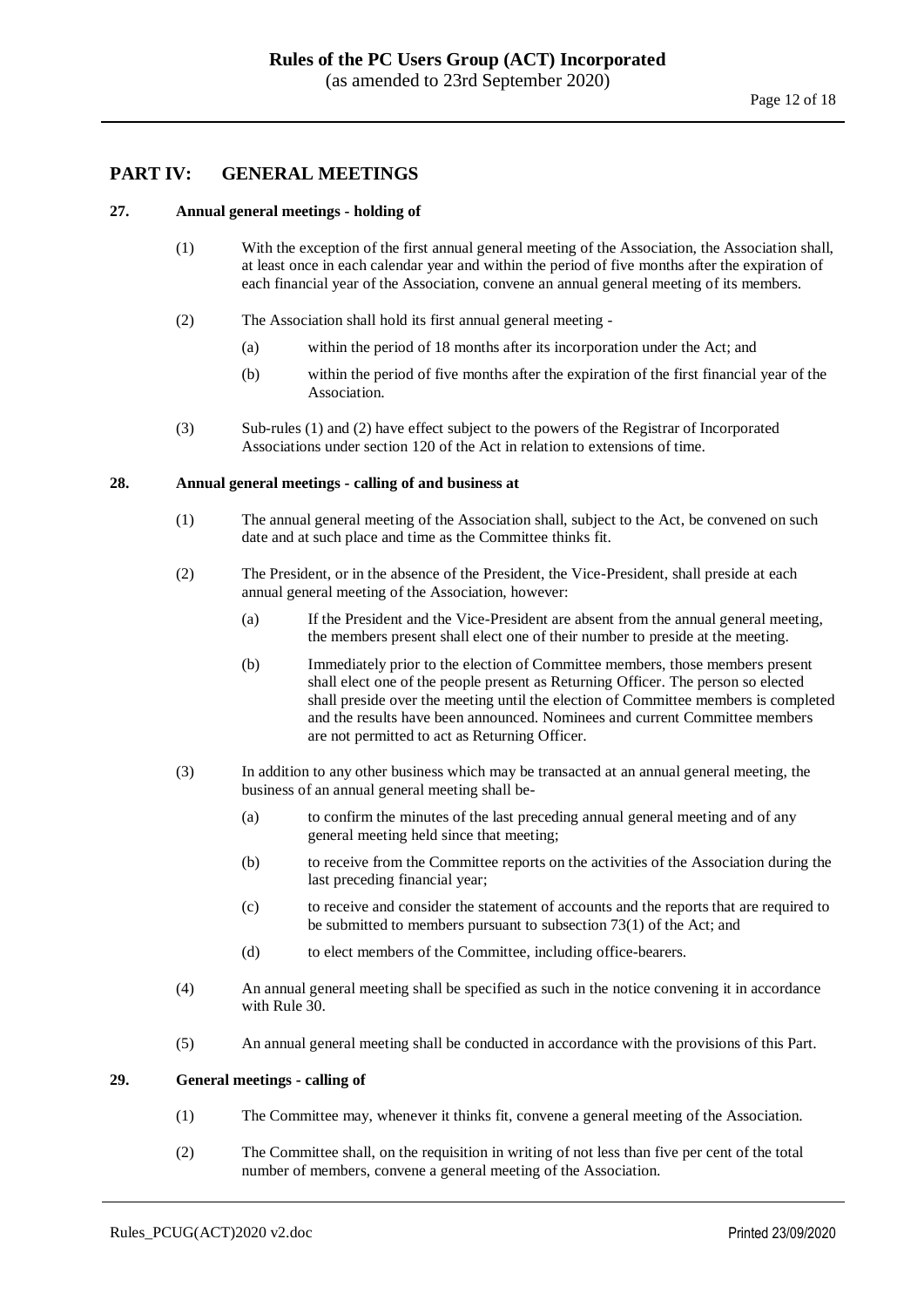- (3) A requisition of members for a general meeting
	- (a) shall state the purpose or purposes of the meeting;
	- (b) shall be signed by the members making the requisition;
	- (c) shall be lodged with the Secretary; and
	- (d) may consist of several documents in a similar form, each signed by one or more of the members making the requisition.
- (4) If the Committee fails to convene a general meeting within one month after the date on which a requisition of members for the meeting is lodged with the Secretary, any one or more of the members who made the requisition may convene a meeting to be held not more than three months after that date.
- (5) A general meeting convened by a member or members referred to in sub-rule (4) shall be convened as nearly as is practicable in the same manner as general meetings are convened by the Committee and any member who thereby incurs expense is entitled to be reimbursed by the Association for any reasonable expense so incurred.

#### **30. Notice**

- (1) Except where the nature of the business proposed to be dealt with at a general meeting requires a special resolution of the Association, the Secretary shall, at least 14 days before the date fixed for the holding of the general meeting, cause to be sent by pre-paid post or email or other electronic means to each member at the member's address appearing in the register of members, a notice specifying the place, date and time of the meeting and the nature of the business proposed to be transacted at the meeting.
- (2) Where the nature of the business proposed to be dealt with at a general meeting requires a special resolution of the Association, the Secretary shall, at least 21 days before the date fixed for the holding of the general meeting, cause notice to be sent to each member in the manner provided in sub-rule (1) specifying, in addition to the matter required under that sub-Rule, the intention to propose the resolution as a special resolution.
- (3) No business other than that specified in the notice convening a general meeting shall be transacted at the meeting except, in the case of an annual general meeting, business which may be transacted pursuant to sub-rule 28(3).
- (4) A member desiring to bring any business before a general meeting may give notice in writing of that business to the Secretary who shall include that notice from the member.

#### **31. General meetings - procedure and quorum**

- (1) No item of business shall be transacted at a general meeting unless a quorum of members entitled under these Rules to vote is present during the time the meeting is considering that item.
- (2) Six members present in person (being members entitled under these Rules to vote at a general meeting) constitute a quorum for the transaction of the business of a general meeting.
- (3) If within half an hour after the appointed time for the commencement of a general meeting a quorum is not present, the meeting if convened upon the requisition of the members shall be dissolved and in any other case shall stand adjourned to the same day in the following week at the same time and (unless another place is specified at the time of the adjournment by the person presiding at the meeting or communicated by written notice to members given before the day to which the meeting is adjourned) at the same place.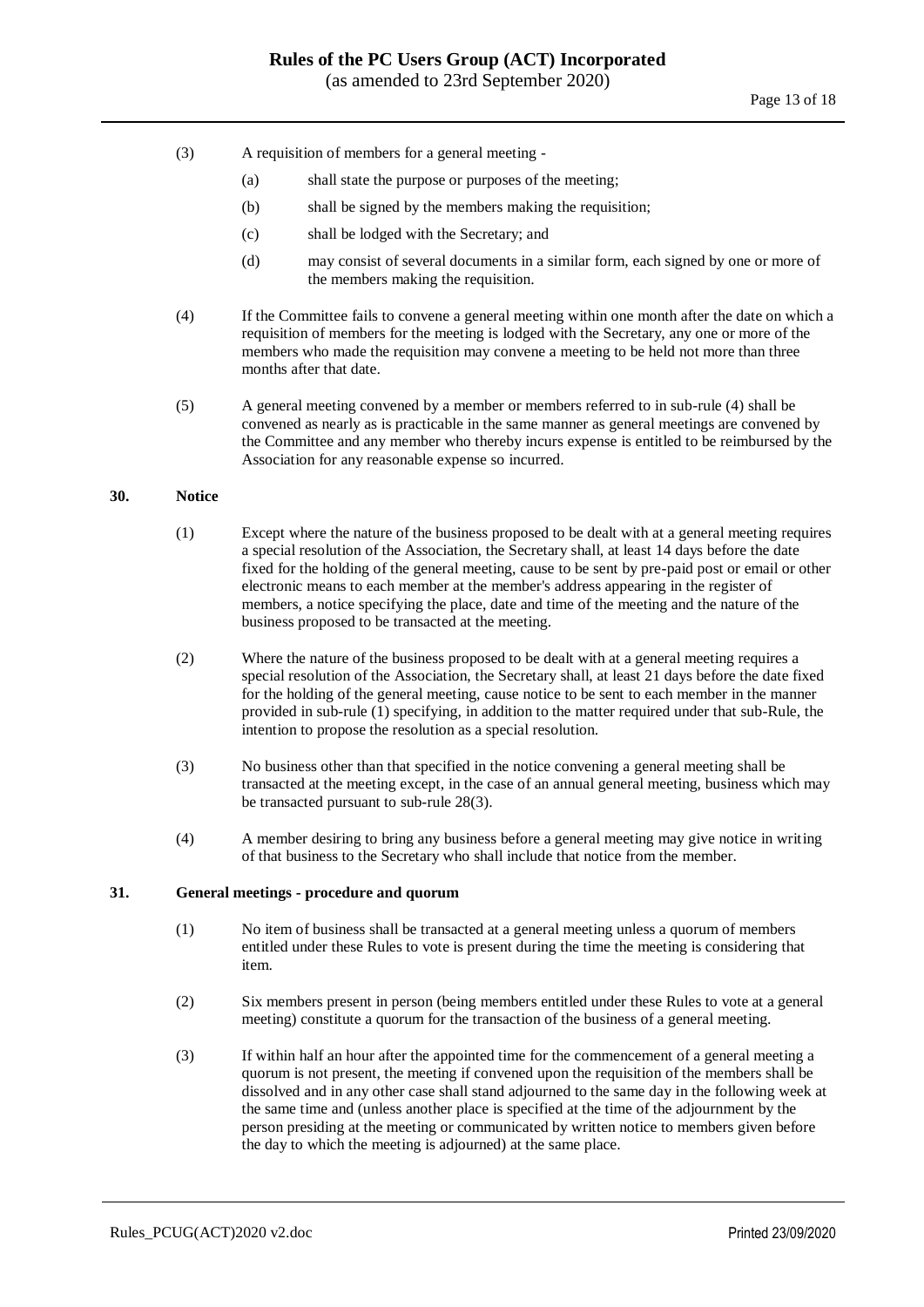(4) If at the adjourned meeting a quorum is not present within half an hour after the time appointed for the commencement of the meeting, the meeting shall be dissolved.

#### **32. Presiding member**

- (1) The President, or in the absence of the President, the Vice-President, shall preside at each general meeting of the Association.
- (2) If the President and the Vice-President are absent from the general meeting, the members present shall elect one of their number to preside at the meeting.

#### **33. Adjournment**

- (1) The person presiding at a general meeting at which a quorum is present may, with the consent of the majority of members present at the meeting, adjourn the meeting from time to time and place to place, but no business shall be transacted at an adjourned meeting other than the business left unfinished at the meeting at which the adjournment took place.
- (2) Where a general meeting is adjourned for 14 days or more, the Secretary shall give written or oral notice of the adjourned meeting to each member of the Association stating the place, date and time of the meeting and the nature of the business to be transacted at the meeting.
- (3) Except as provided in sub-rules (1) and (2), notice of an adjournment of a general meeting or of the business to be transacted at an adjourned meeting is not required to be given.

#### **34. Making of decisions**

- (1) A question arising at a general meeting of the Association shall be determined on a show of hands and unless a poll is demanded, a declaration by the person presiding that a resolution has, on a show of hands, been carried or carried unanimously or carried by a particular majority or lost, or an entry to that effect in the minute book of the Association, is evidence of the fact without proof of the number or proportion of the votes recorded in favour of or against that resolution.
- (2) At a general meeting of the Association, a poll may be demanded by any member present in person or by proxy at the meeting.
- (3) Where the poll is demanded at a general meeting, the poll shall be taken
	- (a) immediately in the case of a poll which relates to the election of the person to preside at the meeting or to the question of an adjournment; or
	- (b) in any other case, in such manner and at such time before the close of the meeting as the person presiding directs, and the resolution of the poll on the matter shall be deemed to be the resolution of the meeting on that matter.

#### **35. Voting**

- (1) Subject to sub-rule (3), upon any question arising at a general meeting of the Association a member has one vote only.
- (2) All votes shall be given personally or by proxy but no member may hold more than 5 proxies .
- (3) In the case of an equality of votes on a question at a general meeting, the person presiding is entitled to exercise a second or casting vote.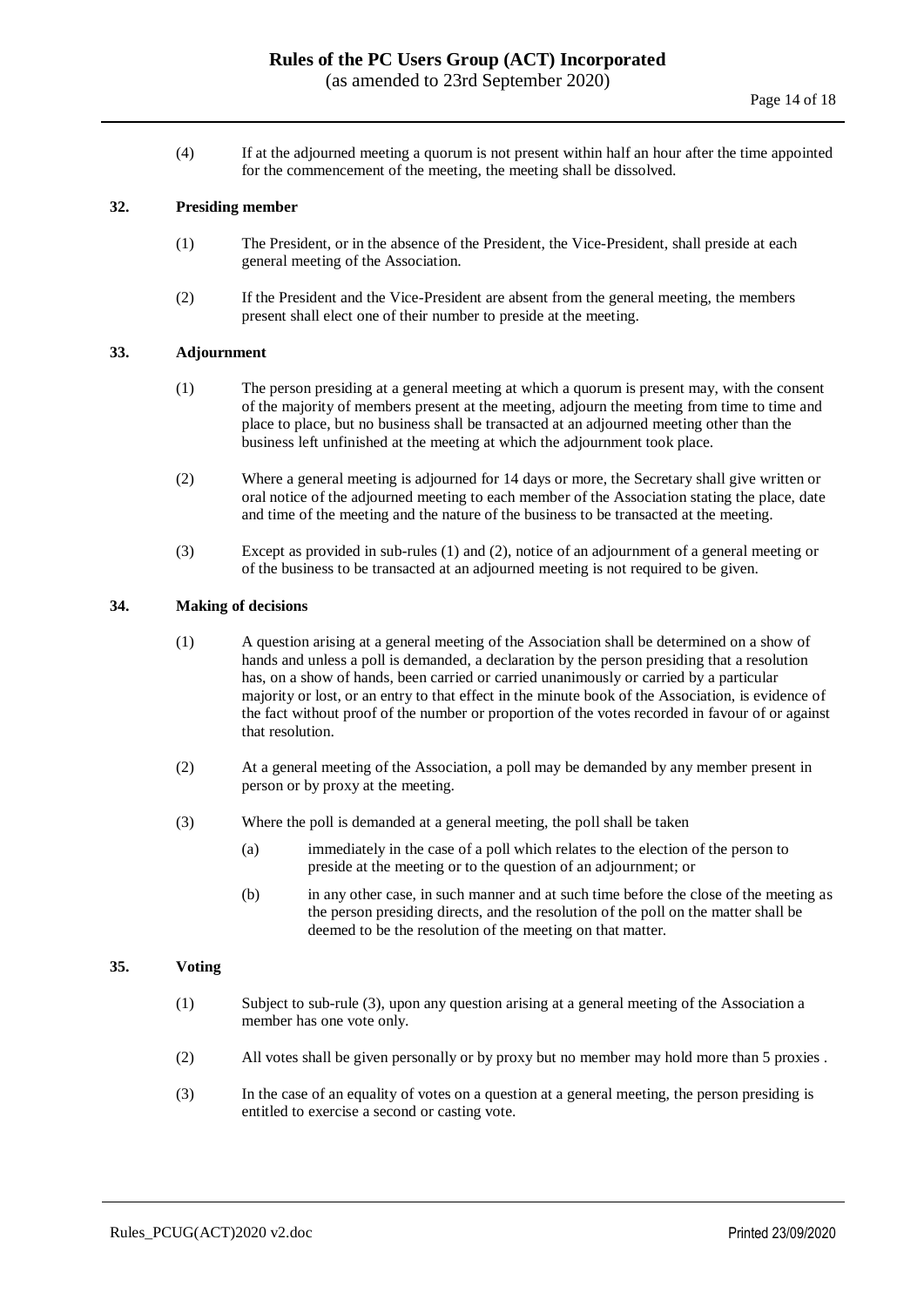(4) A member or proxy is not entitled to vote at any general meeting of the Association unless all money due and payable by the member or proxy to the Association has been paid, other than the amount of the annual subscription payable in respect of the then current year.

#### **36. Appointment of proxies**

- (1) Each member shall be entitled to appoint another member as proxy by notice given to the Secretary no later than 24 hours before the time of the meeting in respect of which the proxy is appointed.
- (2) The notice appointing the proxy shall be in the form set out in Appendix 1 to these Rules.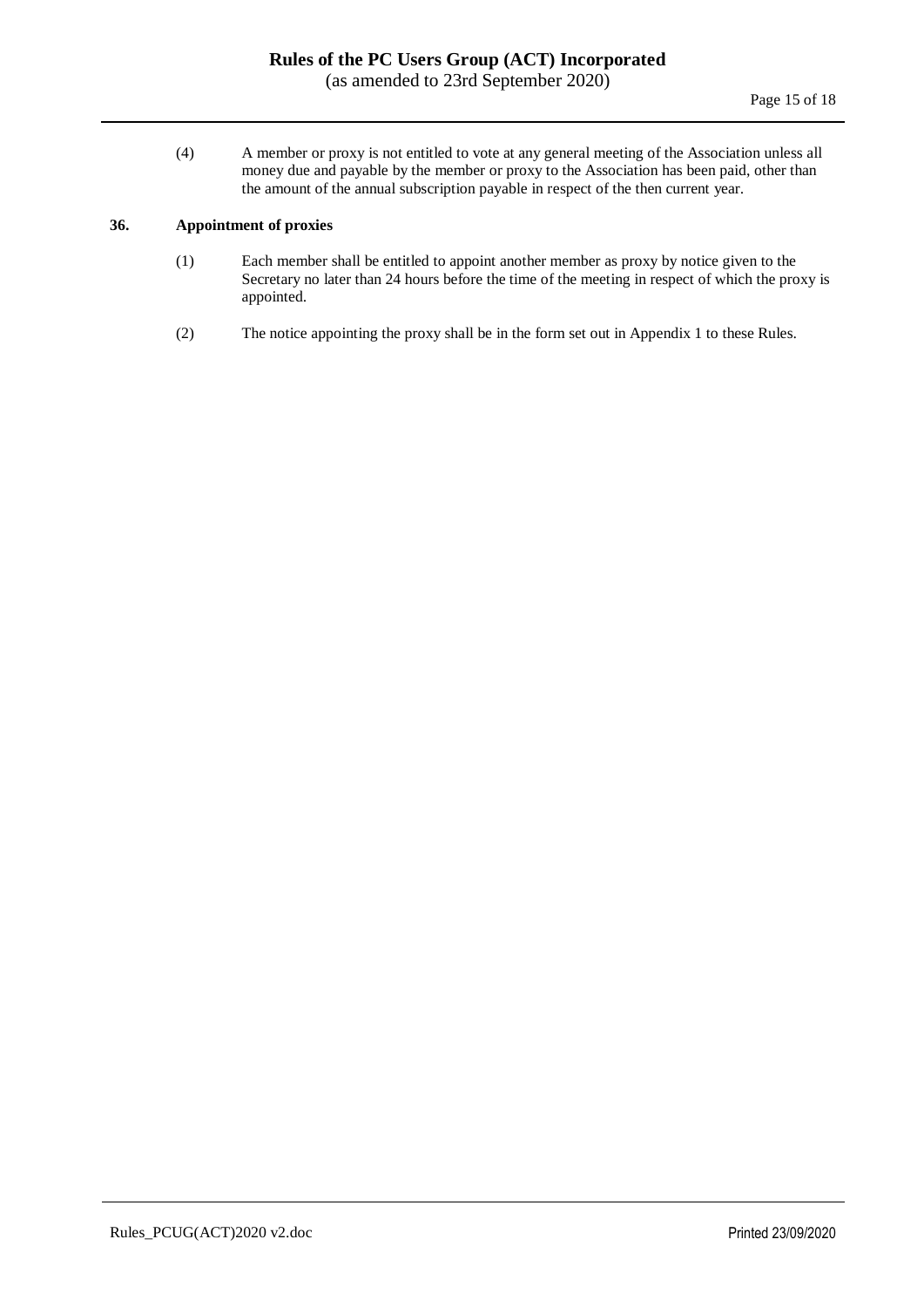## <span id="page-15-0"></span>**PART V: MISCELLANEOUS**

#### **37. Funds - source**

- (1) The funds of the Association shall be derived from entrance fees and annual subscriptions of members, donations and, subject to any resolution passed by the Association in general meeting and subject to section 114 of the Act, such other sources as the Committee determines.
- (2) All money received by the Association shall be deposited as soon as practicable and without deduction to the association's bank account.

#### **38. Funds - management**

- (1) Subject to any resolution passed by the Association in general meeting, the funds of the Association shall be used in pursuance of the objects of the Association in such a manner as the Committee determines.
- (2) All cheques, drafts, bills of exchange, promissory notes and other negotiable instruments shall be signed by any two members of the Committee or employees of the Association, being members of the Committee or employees authorised to do so by the Committee.

#### **39. Common seal**

- (1) The common seal of the Association shall be kept in the custody of the Secretary.
- (2) The common seal shall not be affixed to any instrument except by the authority of the Committee and the affixing of the common seal shall be attested by the signatures either of two members of the Committee or of one member of the Committee and of the Secretary.

#### **40. Custody of books**

Subject to the Act, the Regulations and these Rules, the Secretary shall keep in his or her control all records, and other documents relating to the Association.

#### **41. Inspection of books**

The records, books and other documents of the Association shall be open to inspection at a place in the Territory, free of charge, by a member of the Association by prior arrangement with the Secretary.

#### **42. Service of notices**

- (1) For the purpose of these Rules, a notice may be served by or on behalf of the Association upon any member at the member's address shown in the register of members.
- (2) Where a document is sent to a person by properly addressing, prepaying and posting to the person a letter containing the document, the document shall, unless the contrary is proved, be deemed for the purposes of these Rules to have been served on the person at the time at which the letter would have been delivered in the ordinary course of post.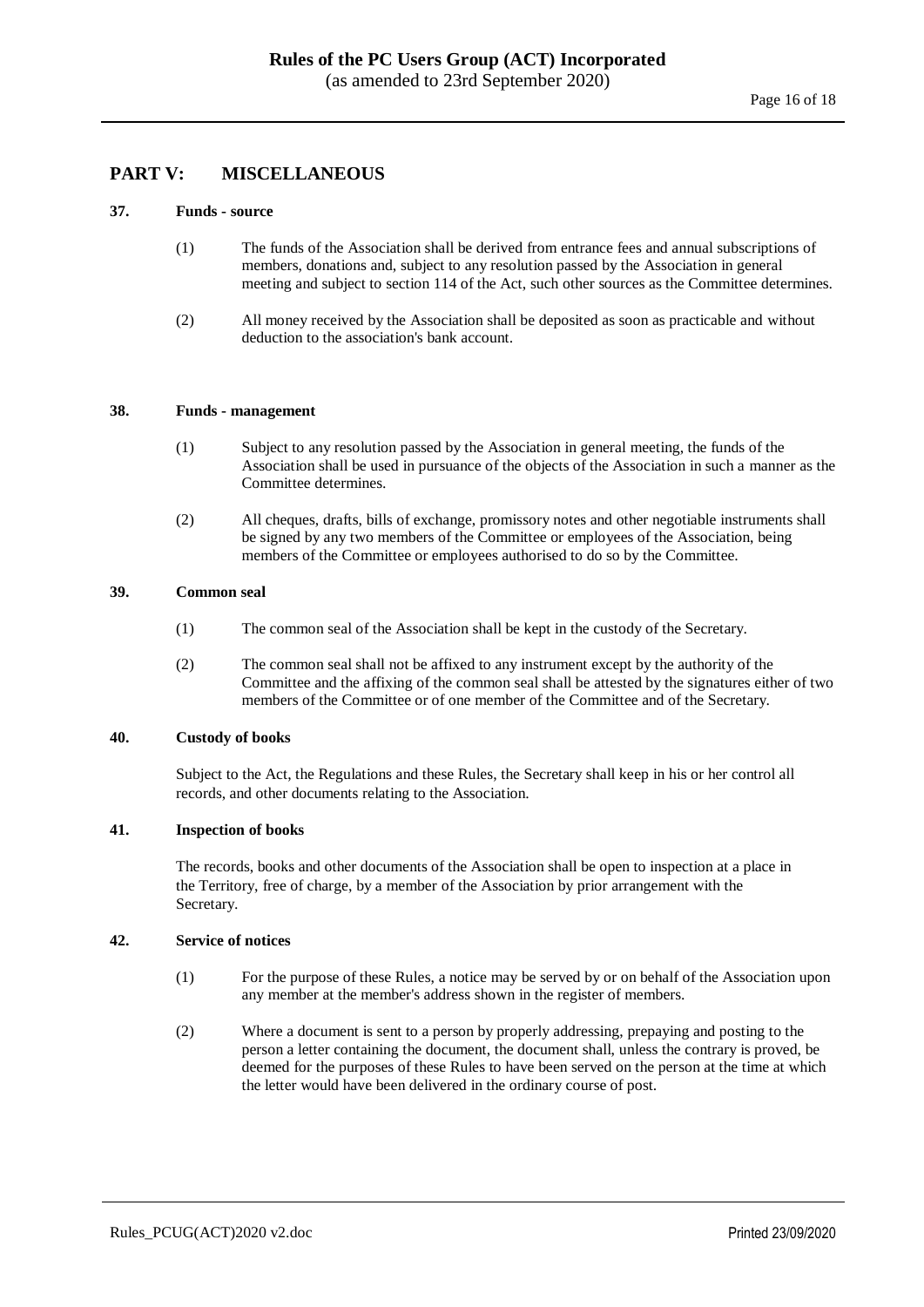#### **43. Surplus property**

- (1) At any general meeting of the Association, the Association may pass a special resolution nominating -
	- (a) another Association for the purpose of paragraph 92(1)(a) of the Act; or
	- (b) a fund, authority or institution for the purpose of paragraph 92(1)(b) of the Act, in which it is to vest its surplus property in the event of the dissolution or winding up of the Association.
- (2) An Association nominated under paragraph (1)(a) must fulfil the requirements specified in subsection 92(2) of the Act.